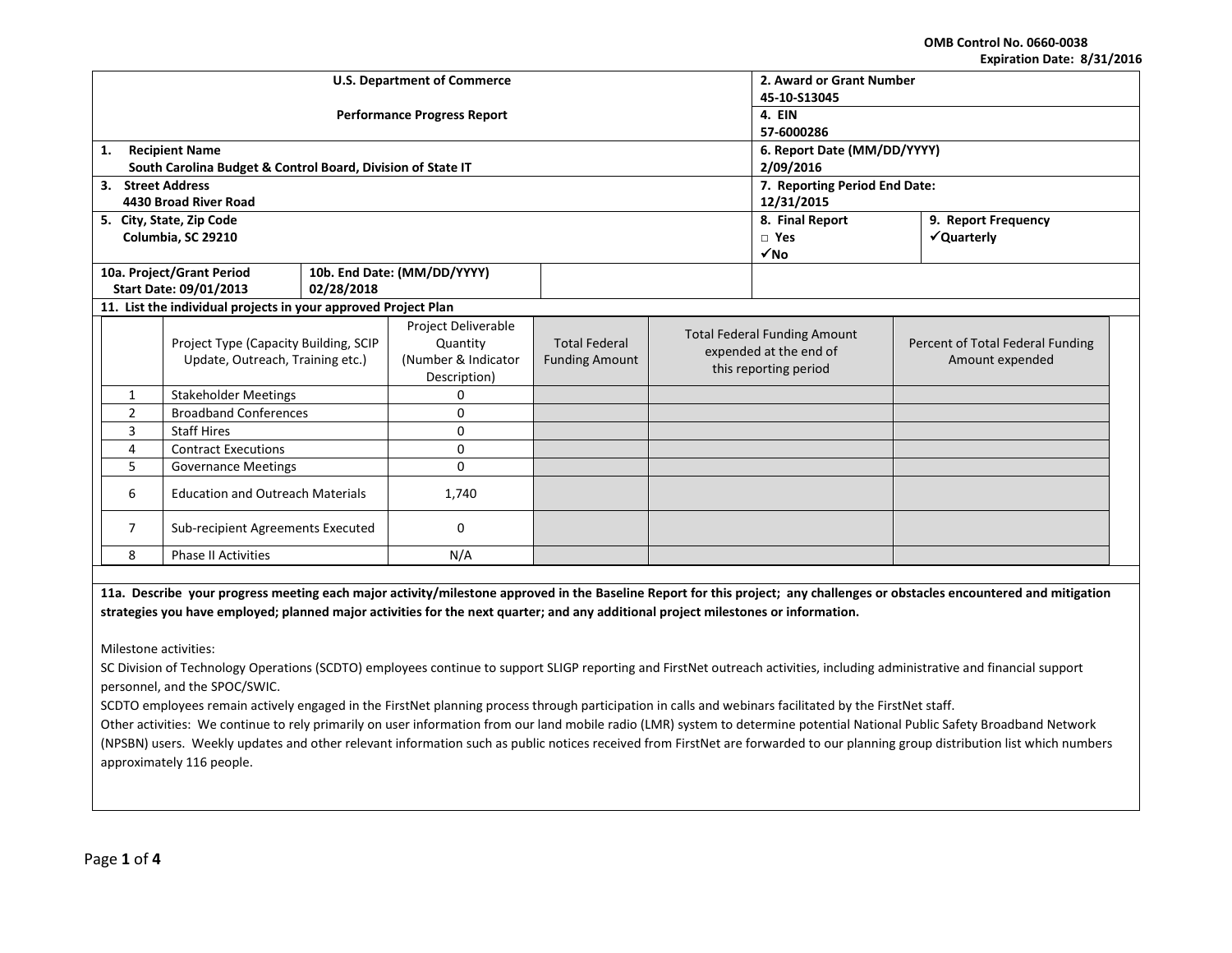**11b. If the project team anticipates requesting any changes to the approved Baseline Report in the next quarter, describe those below. Note that any substantive changes to the Baseline Report must be approved by the Department of Commerce before implementation.** 

We anticipated developing and distributing a FirstNet factsheet, but have decided to rely on FirstNet material at this time to keep the message consistent regarding FirstNet activities.

**11c. Provide any other information that would be useful to NTIA as it assesses this project's progress.** 

Our work this quarter focused on remaining plugged into workshops, webinars and conference calls. We remain actively engaged with Federal, state and local organizations and associations including FirstNet, NTIA, NASCIO, NASTD, RECCWG, NCSWIC and Region IV RECCWG. Out weekly email distribution of FirstNet activities includes representatives from all of South Carolina's public safety disciplines associations and the respective state agencies.

**11d. Describe any success stories or best practices you have identified. Please be as specific as possible.**

No success stories or best practices were identified in Quarter 10.

## **12. Personnel**

## **12a. If the project is not fully staffed, describe how any lack of staffing may impact the project's time line and when the project will be fully staffed.**

The project is not fully staffed, and is currently being assisted by the following staff personnel identified below in item #12b. We don't anticipate any changes to the project's timeline.

## **12b. Staffing Table**

| <b>Job Title</b>         |     | <b>Project(s) Assigned</b>                                                                           | Change    |
|--------------------------|-----|------------------------------------------------------------------------------------------------------|-----------|
| SWIC/SPOC                |     | Provide oversight of all SLIGP project activities                                                    | No change |
| Administrative Assistant |     | Provide administrative support for grant management, governance meetings, and<br>outreach activities | No change |
| <b>Finance Assistant</b> | .25 | Provide support for budget management, procurement, and processing invoices                          | No change |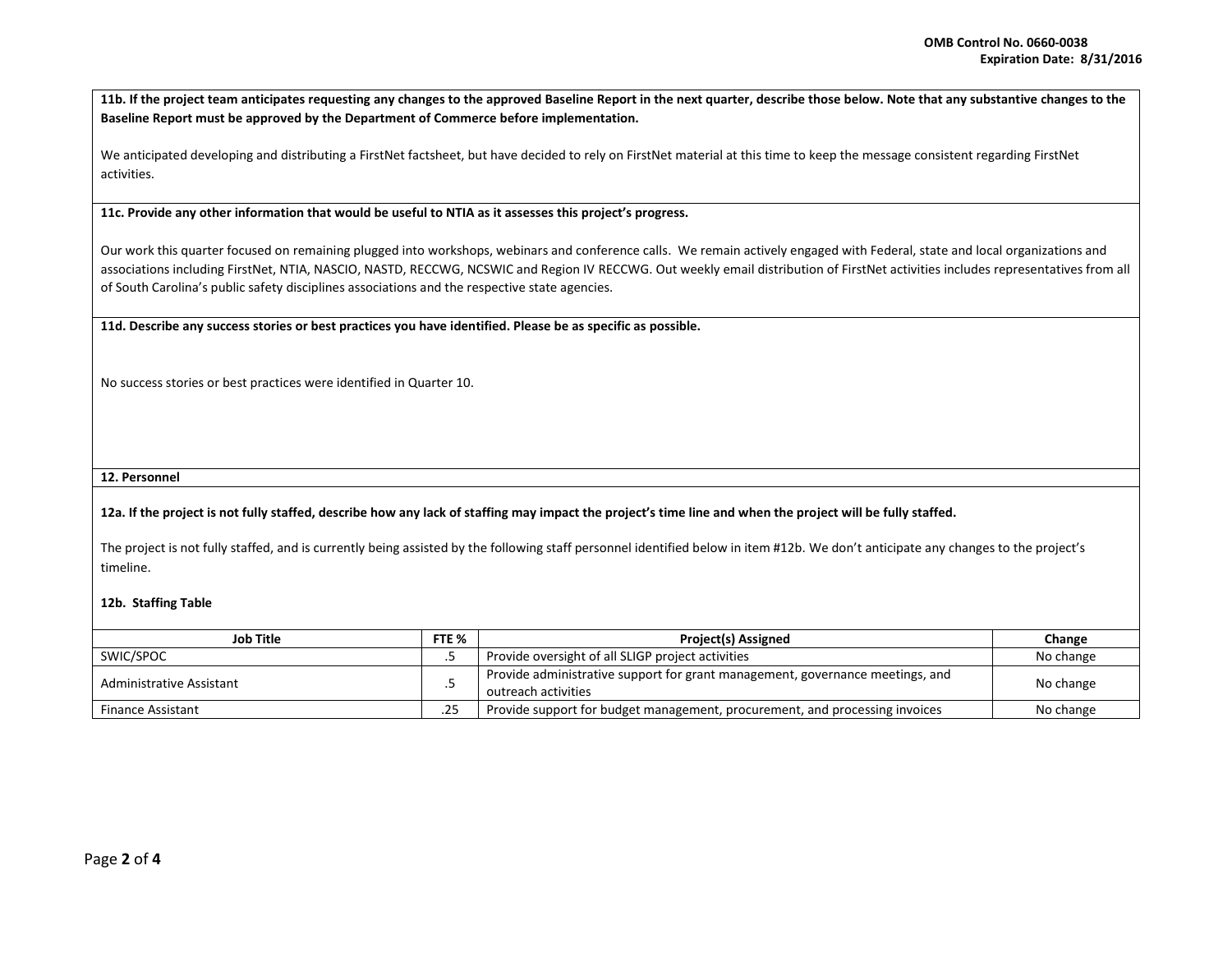**OMB Control No. 0660-0038 Expiration Date: 8/31/2016**

| 13. Subcontracts (Vendors and/or Subrecipients)                                                                                       |                                      |                          |                                   |                               |               |             |                                                |                                                 |                        |
|---------------------------------------------------------------------------------------------------------------------------------------|--------------------------------------|--------------------------|-----------------------------------|-------------------------------|---------------|-------------|------------------------------------------------|-------------------------------------------------|------------------------|
| 13a. Subcontracts Table - Include all subcontractors. The totals from this table must equal the "Subcontracts Total" in Question 14f. |                                      |                          |                                   |                               |               |             |                                                |                                                 |                        |
| Name                                                                                                                                  | <b>Subcontract Purpose</b>           | Type<br>(Vendor/Subrec.) | RFP/RFQ<br><b>Issued</b><br>(Y/N) | Contract<br>Executed<br>(Y/N) | Start<br>Date | End<br>Date | <b>Total Federal</b><br><b>Funds Allocated</b> | <b>Total Matching</b><br><b>Funds Allocated</b> | Project and % Assigned |
| TBD                                                                                                                                   | Website development                  | Vendor                   | N                                 | N                             | TBD           | TBD         | \$163,000                                      | \$0                                             | N/A                    |
| TBD                                                                                                                                   | Legal assistance with<br><b>MOUs</b> | Vendor                   | N                                 | N                             | TBD           | TBD         | \$133,000                                      | \$0                                             | N/A                    |
| TBD                                                                                                                                   | Conference planning                  | Vendor                   | N                                 | N                             | TBD           | <b>TBD</b>  | \$133,000                                      | \$0                                             | N/A                    |
| \$0<br>TBD<br>N<br>TBD<br>TBD<br>\$483,000<br>N/A<br>N<br>Phase II Support<br>Vendor                                                  |                                      |                          |                                   |                               |               |             |                                                |                                                 |                        |
| 13b. Describe any challenges encountered with vendors and/or sub-recipients.                                                          |                                      |                          |                                   |                               |               |             |                                                |                                                 |                        |

N/A. No vendors and/or sub-recipients are currently part of the FirstNet implementation planning process in South Carolina

## **14. Budget Worksheet**

Columns 2, 3 and 4 must match your current project budget for the entire award, which is the SF-424A on file. Only list matching funds that the Department of Commerce has already approved.

| <b>Project Budget Element</b> | <b>Federal Funds</b> | Approved Matching | <b>Total Budget</b> | <b>Federal Funds</b> | <b>Approved Matching Funds</b> | Total Funds Expended (7) |
|-------------------------------|----------------------|-------------------|---------------------|----------------------|--------------------------------|--------------------------|
|                               | Awarded (2)          | Funds (3)         | (4)                 | Expended (5)         | Expended (6)                   |                          |
| a. Personnel Salaries         | 500,000              | 303,997           | 803,997             |                      | 34,546.99                      | 34,546.99                |
| b. Personnel Fringe Benefits  | 140,000              | 85,119            | 225,119             |                      | 9,934.27                       | 9,934.27                 |
| c. Travel                     | 159,300              | 6,048             | 165,348             | 16,368.86            |                                | 16,368.86                |
| d. Equipment                  |                      |                   |                     |                      |                                |                          |
| e. Materials/Supplies         | 5,998                | 3.420             | 9.418               |                      |                                |                          |
| f. Subcontracts Total         | 912,000              |                   | 912.000             |                      |                                |                          |
| g. Other                      | 136.224              | 64.800            | 201.024             |                      |                                |                          |
| Indirect                      |                      |                   |                     |                      |                                |                          |
| h. Total Costs                | 1,853,522            | 463,384           | 2,316,906           | 16,368.86            | 44,481.26                      | 60,850.12                |
| i. % of Total                 | 80%                  | 20%               | 100%                | 27%                  | 73%                            | 100%                     |